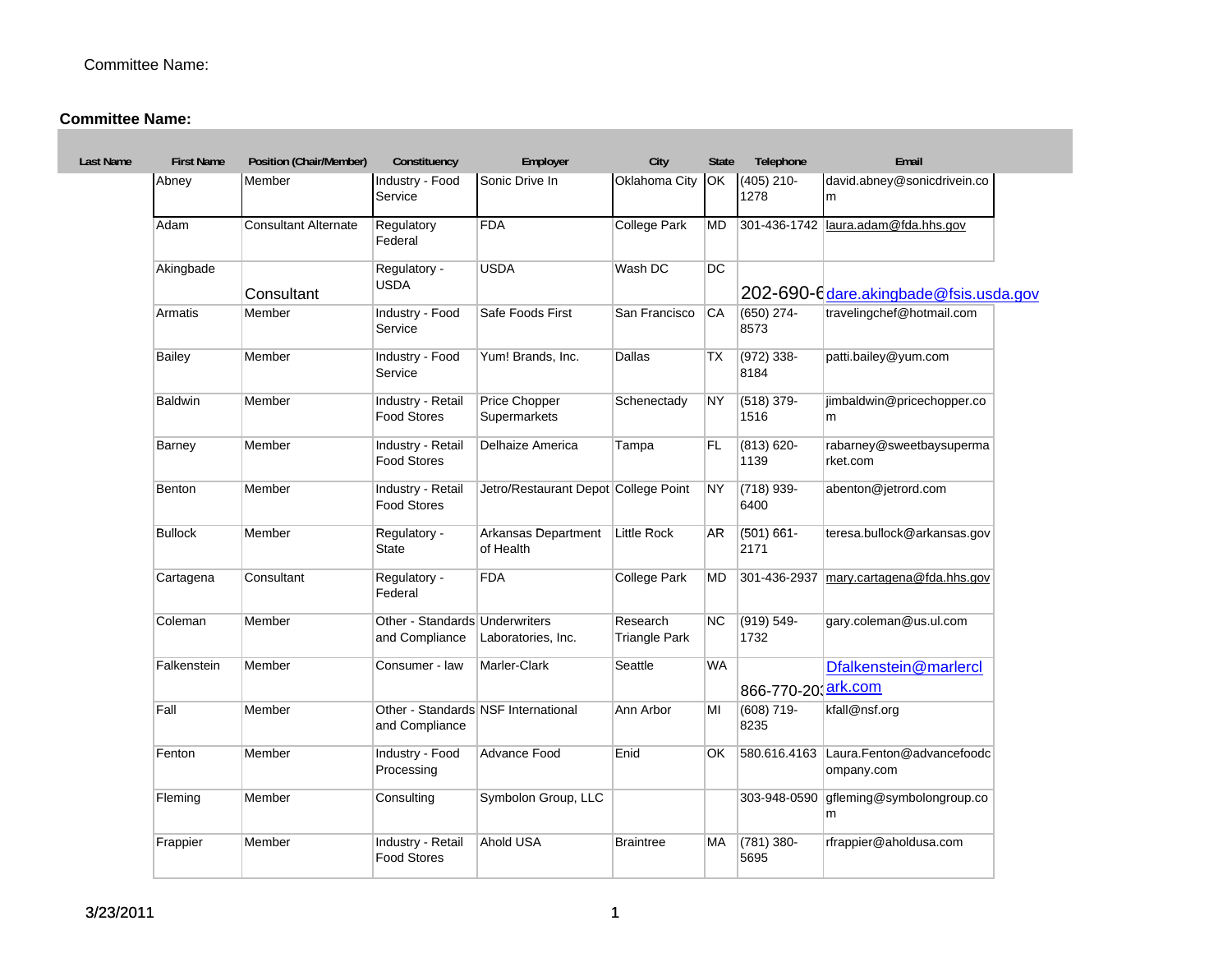| Frias         | Member   | Industry - Retail<br><b>Food Stores</b>  | Supervalu                                 | Fullerton     | СA        | $(714)$ 300-<br>6813  | liza.frias@supervalu.com                                |
|---------------|----------|------------------------------------------|-------------------------------------------|---------------|-----------|-----------------------|---------------------------------------------------------|
| Graham        | Member   | Regulatory -<br>State                    | Washington State<br>Department of Health  | Olympia       | WA        | $(360)$ 236-<br>3385  | joe.graham@doh.wa.gov                                   |
| Gurrisi       | Member   | Industry - Food<br>Service               | Darden Restaurants,<br>Inc.               | Orlando       | FL.       | $(407)$ 245-<br>6842  | jgurrisi@darden.com                                     |
| Hancock       | Member   | Other -<br>Consulting<br><b>Services</b> | Recall Info Link                          | <b>Boise</b>  | ID        | $(208) 284 -$<br>1508 | roger.hancock@recallinfolink.<br>com                    |
| Hanssen       | Member   | Regulatory -<br>State                    | Nebraska Department<br>of Agriculture     | Lincoln       | <b>NE</b> | $(402)$ 471-<br>2536  | george.hanssen@nebraska.g<br>ov                         |
| Harris        | Co-Chair | Academia                                 | Michigan State<br>University              | Okemos        | MI        | $(517)$ 256-<br>2234  | harrisc@msu.edu                                         |
| Hollingsworth | Member   | Industry - Retail<br><b>Food Stores</b>  | <b>Food Marketing</b><br>Institute        | Arlington     | VA        | $(202)$ 220-<br>0658  | jhollingsworth@fmi.org                                  |
| lhry          |          | Regulatory -<br>USDA                     | <b>USDA</b>                               | Omaha         | <b>NE</b> |                       | 402-344-5timothy.ihry@fsis.usda.gov                     |
| Johnson       | Member   | Industry - Retail<br><b>Food Stores</b>  | Wal-Mart                                  | Bentonville   | AR        | 479.204.8040          | adam.johnson@wal-mart.com                               |
| Kohl          | Member   | Other -<br>Association                   | <b>Food Marketing</b><br>Institute        | Arlington     | VA        | (202) 220-<br>0659    | Ikohl@fmi.org                                           |
| Lane          | Member   | Industry - Retail<br><b>Food Stores</b>  | The Kroger Co.                            | Cincinnati    | OH        | $(513) 762 -$<br>4281 | don.lane@kroger.com                                     |
| Madden        | Member   | Regulatory -<br>State                    | Oklahoma State<br>Department of Health    | Oklahoma City | <b>OK</b> | $(405)$ 271-<br>5243  | tressam@health.ok.gov                                   |
| McCullough    | Member   | Other -<br>Consultant                    | <b>ASI Food Safety</b><br>Consultants     | Cumming       | GA        | $(314) 629 -$<br>3047 | emccullough@asifood.com                                 |
| McGuffey      | Member   | Industry - Retail<br><b>Food Stores</b>  | 7-Eleven, Inc.                            | Dallas        | ТX        | $(972) 828 -$<br>6844 | charles.mcguffey@7-11.com                               |
| Morris        | Member   | Regulatory -<br>State                    | PA Dept. of<br>Agriculture/Food           | Harrisburg    | PA        | $(717) 787 -$<br>4315 | shmorris@state.pa.us                                    |
| Nicholson     | Member   | Industry - Retail<br><b>Food Stores</b>  | Safety & Laboratory<br>The Kroger Company | Westerville   | OH        | $(614) 898 -$<br>3413 | gina.nicholson@kroger.com                               |
| O'Donnell     | Member   | Industry - Retail<br><b>Food Stores</b>  | Wegman's Food<br>Markets                  |               |           |                       | 585-429-3623   kathleen.odonnell-<br>cahill@wegmans.com |
| Ortiz         | Member   | Industry - Retail<br><b>Food Stores</b>  | <b>Whole Foods Market</b>                 | Austin        | ТX        | $(512) 542 -$<br>3007 | ioel.ortiz@wholefoods.com                               |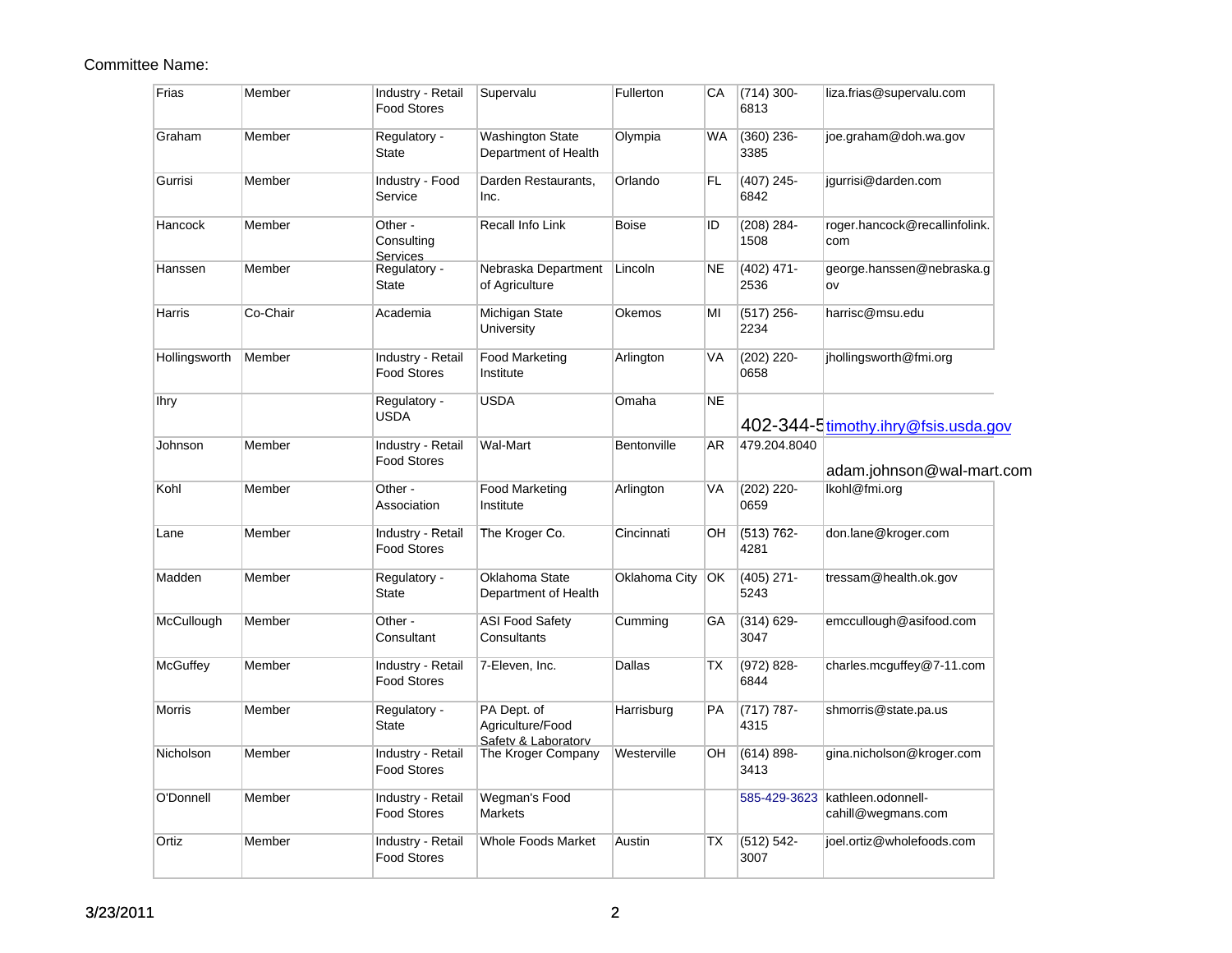| Pallaske    | Co-Chair | Industry - Food<br>Service              | U.S. Foodservice                                           | Rosemont            | IL.       | $(847)$ 232-<br>5884  | greg.pallaske@usfood.com          |
|-------------|----------|-----------------------------------------|------------------------------------------------------------|---------------------|-----------|-----------------------|-----------------------------------|
| Parker      | Member   | Industry - Retail<br><b>Food Stores</b> | <b>HEB</b>                                                 | San Antonio         | <b>TX</b> | $(210)$ 938-<br>6514  | parker.richard@heb.com            |
| Paymard     | Member   | Other - Software<br>Solutions           | <b>N2N Global</b>                                          | Longwood            | FL        | $(407)$ 331-<br>5158  | apaymard@us.n2nglobal.co<br>m     |
| Payton      | Member   | Industry - Food<br>Service              | <b>Tokyo Gardens Sushi</b>                                 | Houston             | <b>TX</b> | $(713)$ 973-<br>6073  | larrypayton@tgc-llc.com           |
| Posey       | Member   | Industry - Food<br>Service              | <b>Brinker International</b>                               | Dallas              | <b>TX</b> | (972) 770-<br>1716    | stephen.posey@brinker.com         |
| Powell      | Member   | Regulatory -<br>Local                   | Los Angeles County<br>Dept. of Public Health               | <b>Baldwin Park</b> | CA        | $(626)$ 430-<br>5330  | tpowell@ph.lacounty.gov           |
| Prince      | Member   | Industry - Retail<br><b>Food Stores</b> | Your Food Safety<br>Coach, LLC                             | Cincinnati          | OH        | $(513)$ 236-<br>6264  | gale@galeprince.com               |
| Quintanilla | Member   | Services                                | Other - Sanitation Proctor & Gamble                        | Cincinnati          | OH        | $(513) 983 -$<br>7210 | quintanilla.r@pq.com              |
| Raulerson   | Member   | Industry - Food<br>Service              | <b>Firehouse Restaurant</b><br>Group                       | Jacksonville        | <b>FL</b> | $(904) 886 -$<br>8300 | jraulerson@firehousesubs.co<br>m  |
| Read        | Member   | Regulatory -<br><b>State</b>            | Minnesota Department   St. Paul<br>of Agriculture          |                     | <b>MN</b> | $(651)$ 201-<br>6596  | david.read@state.mn.us            |
| Reid        | Member   | Industry - Food<br>Service              | Walt Disney Parks and Lake Buena<br><b>Resorts US</b>      | Vista               | <b>FL</b> | $(407)$ 397-<br>6602  | karen.reid@disney.com             |
| Reinhard    | Member   | Industry - Food<br>Processing           | Sara Lee Corporation                                       | Downers Grove IL    |           | $(630) 598 -$<br>8058 | bob.reinhard@saralee.com          |
| Rosenwinkel | Member   | Industry - Retail<br><b>Food Stores</b> | Jewel-Osco/Supervalu                                       | Itasca              | IL        | $(630)$ 948-<br>6787  | ken.rosenwinkel@supervalu.<br>com |
| Sherratt    | Member   | Other - Software<br>Technology          | Steton Technology                                          | St. George          | UT        | $(435) 656 -$<br>5655 | grant.sherratt@steton.com         |
| Sostrin     | Member   | Industry - Retail<br><b>Food Stores</b> | <b>Walmart Stores Inc</b>                                  | <b>Bentonville</b>  | AR        | 479.277.9202          | michael.sostrin@wal-<br>mart.com  |
| Stefanski   | Member   | Industry - Retail<br><b>Food Stores</b> | Ahold/The Stop &<br><b>Shop Supermarket</b><br>Company LLC | Quincy              | МA        | $(617)$ 770-<br>6987  | kstefans@stopandshop.com          |
| Tryba       | Member   | Industry - Retail<br><b>Food Stores</b> | Big Y Foods, Inc.                                          | Springfield         | MA.       | $(413) 504 -$<br>4450 | tryba@bigy.com                    |
| Tyjewski    | Member   | Industry - Food<br>Service              | CKE Restaurants, Inc. Ontario                              |                     | CA        | $(909)$ 912-<br>3816  | styjewski@ckr.com                 |